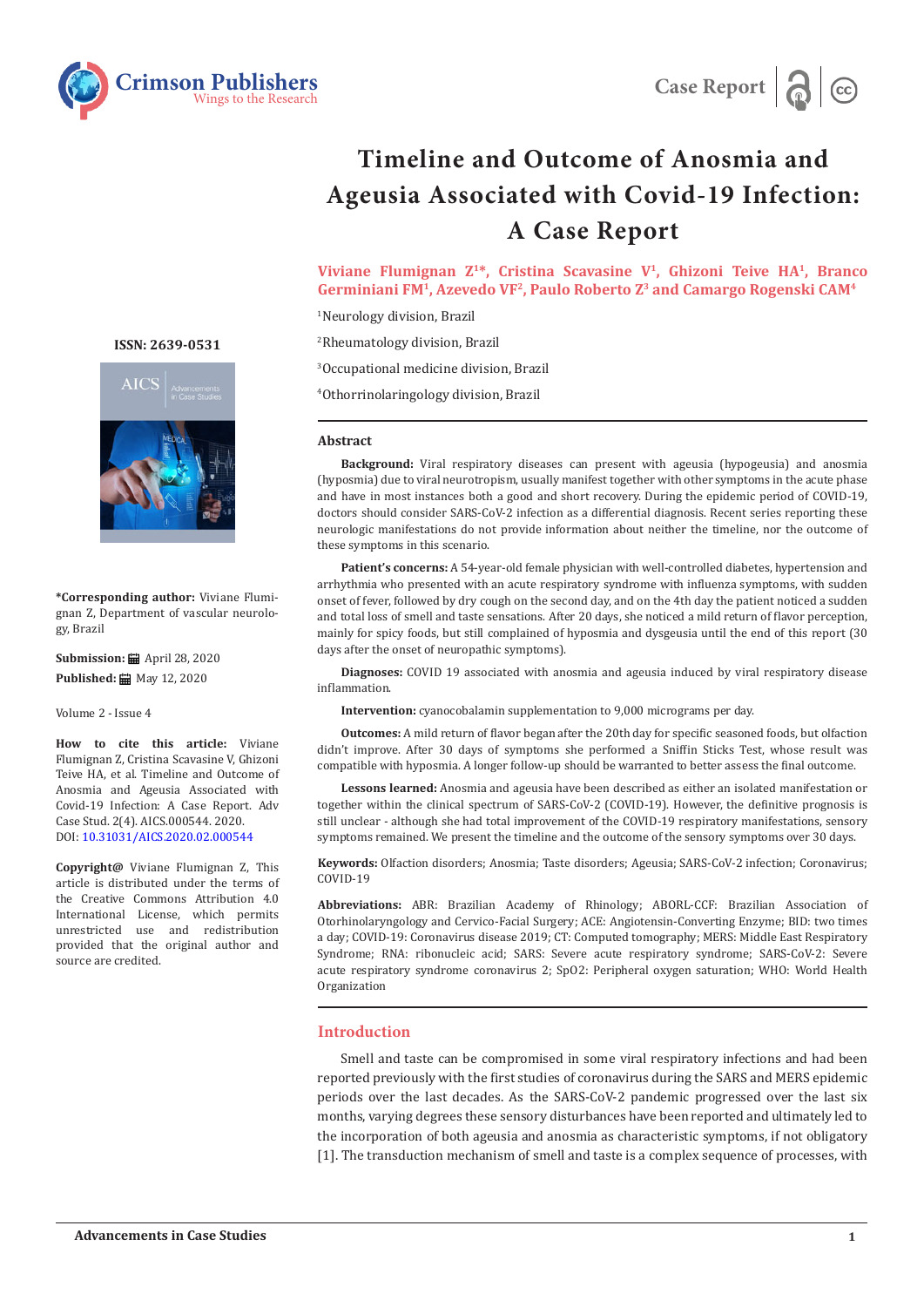biochemical mediators induced by the presence of particulated stimuli. Anatomical particularities make these neurons more vulnerable to injury; nevertheless, these olfactory and taste receptor neurons are able to be replaced in days. In spite of that, nutritional state, certain drugs, radiation and viral infections could impair this turn-over mechanism [2,3].

Nervous system involvement in COVID-19 seems to be less affected than other human organs, but ACE2 receptors are also expressed on glial cells and neurons, as well as skeletal muscle, which makes them a potential target for COVID-19. The invasion of the nervous system can be either direct or indirect - the protective role of the blood-brain barrier in containing the virus needs to be further explored, but the invasion of the brain via the nose epithelium through the unmyelinated neurons of the olfactory nerve and bulb has been shown to cause neuronal death in mice models of SARS-CoV [1,4]. Recently in a hospital series with 214 patients, 78 (36.4%) patients had some neurologic manifestations [5]. The combination of anosmia and ageusia can significantly impact quality of life in surviving patients and should be taken as a redflag for the differential diagnosis of acute respiratory syndromes, suggestive of SARS-CoV-2. Nonetheless, the natural history of these specific symptoms, with resolution (if any), remains unclear, and more specific information gathered can be of help in envisioning a standard, prototypical timeline.

# **Case Presentation**

A 54 y/o Caucasian, female physician, with a previous history of controlled type I Diabetes, hypertension and taquiarritmia, taking glargine /lispro insulin, losartan 100 mg BID (recently changed for amlodipine as a self-made decision 1 week before the onset of symptoms) and fempromamona 300mg BID. She gave a lecture at the Stroke International meeting that took place in Rio de Janeiro, Brazil, from March 10th to March 14th. Symptoms began four days after the meeting, first with fever, followed by headache. In the first 24 hours, fever rapidly increased up to 38° Celsius.

Body temperature would temporarily abate with paracetamol for about 5-6 hours, and then raise again. On the second day, fatigue, myalgia and discreet dry cough appeared. On March 19th, with 621 confirmed cases of coronavirus, Brazil was still not considered a country with national community transmission; this was only declared by the local authorities on March 22nd, following 1,128 confirmed cases.

On the 3rd day of disease, with persistent fever, the patient went back to the ER. Peripheral oxygen saturation (SpO2) was 92%, but physical examination remained unremarkable. Coronavirus was confirmed by a positive real-time reverse transcriptase polymerase chain reaction (RT-PCR) assay test from a throat swab specimen after 4 days of the initial symptoms. An unenhanced chest computed tomography (CT) performed on the 3rd day after onset, showed minimal thickening of the bronchial walls, findings that were not suggestive of COVID-19 (Figure 1). On the 4th day ageusia and anosmia started abruptly, even without any previous rhinorrhea or nasal obstruction while both fever and cough resolved. No specific protocol of treatment was instituted. Hidroxicloroquine was considered, but later discarded due to a relative cardiotoxicity contraindication. Olsetamivir was not available and azithromycin was not prescribed. Neither anti-inflammatory drugs nor oral antihistamines were recommended for this acute period. She started to take vitamin B12 BID (5000mcg). She went back to work after a 14 days-hiatus, following a positive IgM and IgG serology. Ageusia and anosmia remained remarkably unimproved until the 20th day from the initial symptoms, when the perception of distinctive flavor, such as spices, started to come back. At that time IgM and IgG serologic tests were positive. Until the end of this report, 30 days from the onset of neuropathy she remained with dysgeusia and hyposmia, even though the serologic profile evolved to that of a chronic phase/resolution with only a positive IgG fraction. As ancillary evaluation, a Sniffin Sticks Test was performed and documented the persistent symptoms (Figure 2).

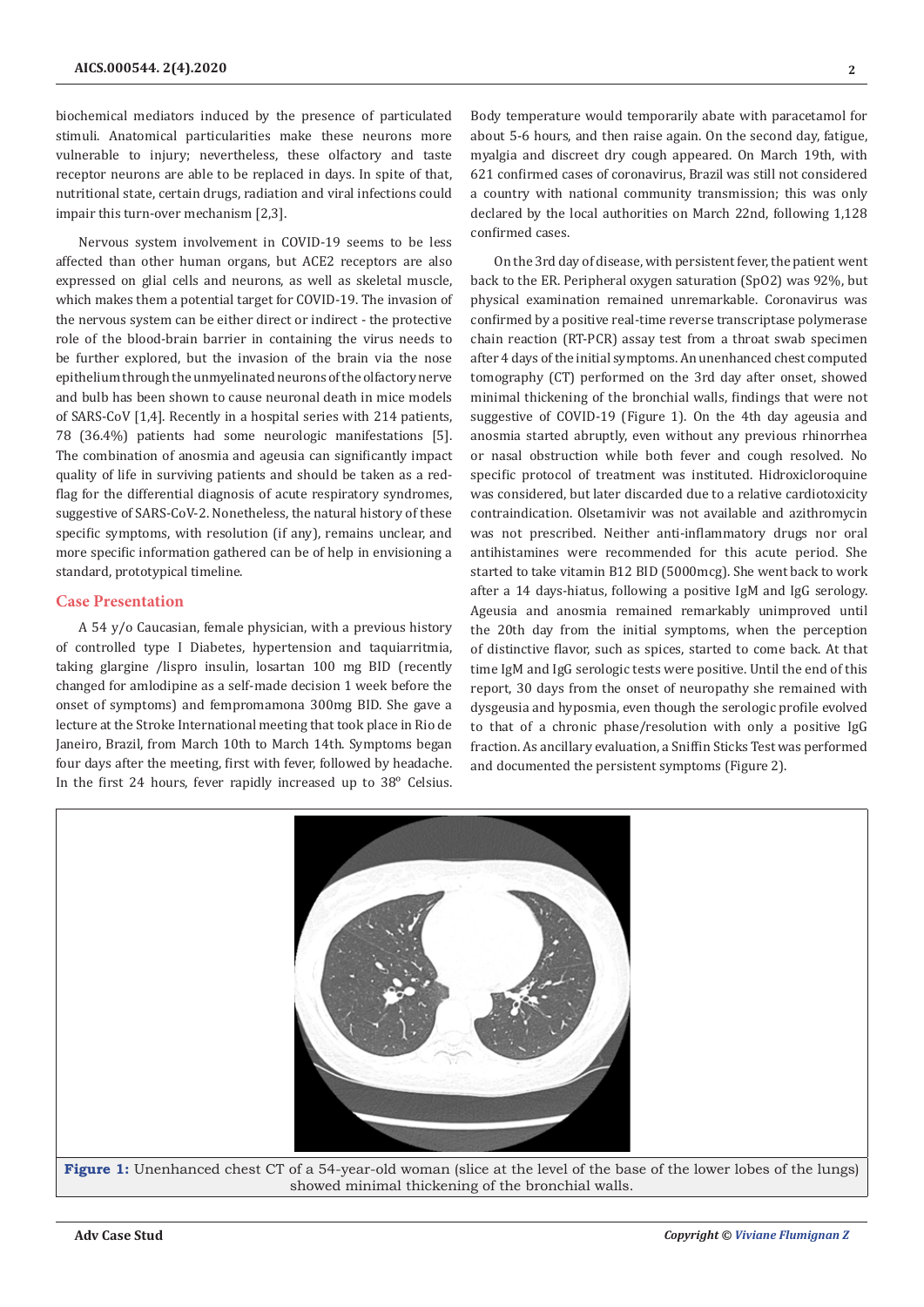

## **Discussion**

Coronaviruses are enveloped single-stranded RNA viruses that are zoonotic in nature. The main symptoms are like those of the common cold to a more severe respiratory infection, whether with or without enteric, hepatic, and neurological symptoms. In 2019, the SARS-CoV-2 (severe acute respiratory syndrome) was officially named COVID-19 by WHO [2]. Coronavirus has previously caused two large-scale pandemics in the last two decades - SARS and MERS. Studies reported that COVID-19 S-protein has a strong interaction with human ACE2 (angiotensin converting enzyme 2) the same receptor of SARS-CoV that caused an epidemic of smaller proportions [6]. The spectrum of COVID-19 manifestation seems to be large, ranging from mild to severe cases, with asymptomatic patients and deaths being reported. The most common are fever, cough, myalgia or fatigue, pneumonia, and complicated dyspnea, whereas less common reported symptoms include headache, diarrhea, hemoptysis, runny nose, and phlegm-producing cough [2,4]. New symptoms are still being reported.

One retrospective study showed 36.4% of neurological symptoms, being 19 (8.9%) related to the peripheral system including hypogeusia, hyposmia, hypopsia and neuralgia. The most common peripheric complaints were dysgeusia in 12 (5.6%) and hyposmia in 11 (5.1%). The more frequent symptoms in the central nervous system compromise were dizziness and headache (16.8% and 13.1% respectively). All neurologic symptoms were significantly more common in severe cases as compared with non-severe cases, but these numbers were all seen in hospitalized patients which can be a bias in clinical observation. These patients also had a high D-dimer level and a lower lymphocyte counts, which were both implied as playing a potential role in the pathophysiology of stroke in COVID-19 patients, and as a mechanism of possible immunosuppression [5].

Additionally, the mechanism underlying CNS manifestation should include the role of the ACE2 receptor, which has already been identified as the functional receptor for SARS-CoV-2, as mentioned above. Like other respiratory viruses, SARS-COV-2 may enter the nervous system through either a hematogenous or retrograde neuronal route. The presence of hyposmia can support the latter [7]. Anosmia, the inability or decreased ability to perceive smell, is estimated to afflict 3–20% of the whole population. Risk of olfactory dysfunction increases with old age and may also result from chronic sinonasal diseases, severe head trauma, and upper respiratory infections, or neurodegenerative diseases. Ageusia or taste impairment, can present either along with anosmia or not, but is rarely mentioned. As olfactory and taste testing are not part of general health exams, clinicians need to rely on patients' selfreports. Therefore, statistics analysis of these symptoms are likely to be underestimated. Nevertheless, self-report measurements are both sensitive (correct recognition of olfactory dysfunction) and specific (correct recognition of normal) in comparison with gold standard tests [8-10]. The underlying mechanism of anosmia in any scenario is debatable and seems to be poorly understood.

The lack of inflammation in SARS-CoV-infected brains in the past posed the possibility that neurons died by apoptosis; a form of cell death associated with minimal cellular infiltration combined with an impairment of astrocytes function. It means that there is no replacement of the basal cell resulting in a loss of smell-taste, a turnover process well known in olfactory system [11]. However, in COVID-19 a different theory proposes that excessive levels of proinflammatory cytokines/chemokines in the brain result in a "cytokine storm" phenomenon. To a certain extent, this might also explain the systemic symptoms of the disease as a whole [12]. As for dysgeusia, taste perception is mediated by three cranial nerves -VII, IX and X - with a more complex physiology. Salts and acids come from a molecular interaction with ionic channels in the membrane of receptor cells, whereas sweet and bitter tastes are the result of interaction with specific receptors in the cell membrane. Indeed the tongue has four types of papillae and the five taste qualities can be perceived on all loci where there are taste buds are found,